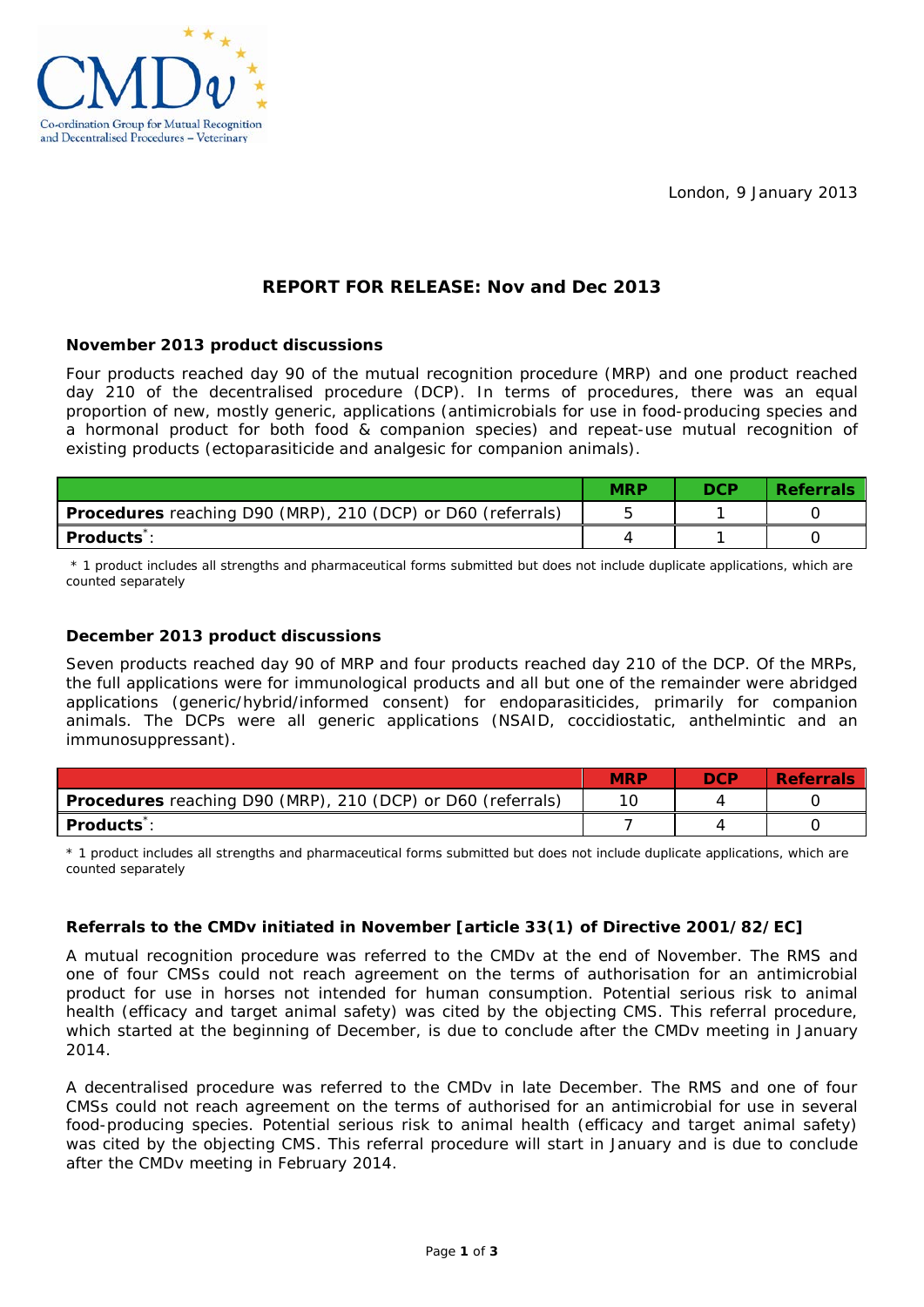# **CMDv updates and advice to applicants**

#### **1. Worksharing**

Marketing authorisation holders are reminded that, in view of the revised variations' Regulation, the CMDv has published an update on the procedural aspects, which should be referred to before submitting any further requests for worksharing to the CMDv. This update can be found under CMDv guidance/Variations [\(link\)](http://www.hma.eu/uploads/media/Worksharing_procedural_update_Nov_2013.pdf). The CMDv's best practice guide on worksharing has also been amended to reflect these procedural changes [\(link\)](http://www.hma.eu/uploads/media/Nov13_BPG-018-03_Worksharing.pdf).

Five worksharing requests were handled in November: 2 for vaccines, 1 biological and 2 pharmaceuticals. The changes involved addition of a species linked to a Commission Decision following a referral under article 34 of Directive 2001/82/EC for the reference product, new manufacturing site & consequential changes, changes to antigen manufacture and changes to titre specifications.

Seven worksharing requests were discussed in December: 2 for vaccines and 5 pharmaceuticals. The changes involved the addition of a special precaution in the SPC, change to the indication, change to conditions of antigen manufacture and a large grouping of variations to harmonise the quality part of the dossier. For the latter case, it is useful to highlight that several worksharing applications will be submitted, grouped by those Member States that have quality parameters (e.g. specifications) in common and there is a different reference authority in each case.

# **2. Presidency meeting Vilnius**

On 21-23 October, the Lithuanian Presidency hosted an additional CMDv meeting with individual and joint sessions for the CMDv and CVMP. Agenda points for discussion during the CMDv session were:

- Agreeing the product name in MRP/DCP. The scope of the CMDv's potential work in this area will be further discussed with industry stakeholders.
- **The Templates for use in the DCP** a potential template for the list of questions will be further discussed and there was continued discussion on possible use of a declaration for applicants to indicate whether a detailed description of the pharmacovigilance system (DDPS) has been previously approved.
- **Improving efficiency of CMDv various internal initiatives are being taken forward by the group.**
- Flexible approach to labelling. The possibility of more than one version of the labelling in  $\mathbf{m}$ MRP/DCP to accommodate national prescription status, as well as the use of pictograms was discussed. The CMDv's work on labelling will continue in 2014 within the designated working group and there will be further discussion with the CMDv's interested parties.
- Review of CMDv website. The HMA website will be updated, starting in 2014, and consequently the CMDv will review all documents that are currently published with a view to deleting any that are obsolete and identifying those documents where the content needs to be reviewed/updated.

#### **3. Pilot on validation checklist**

As mentioned in the last report for release, the CMDv is collecting feedback on the pilot use of the standard validation checklist in MRP/DCPs since 1 June 2013. A request with questions for feedback from applicants and NCAs was published on the CMDv's website under CMDv guidance/Applications [\(link\)](http://www.hma.eu/161.html), with responses requested by 6 January 2014.